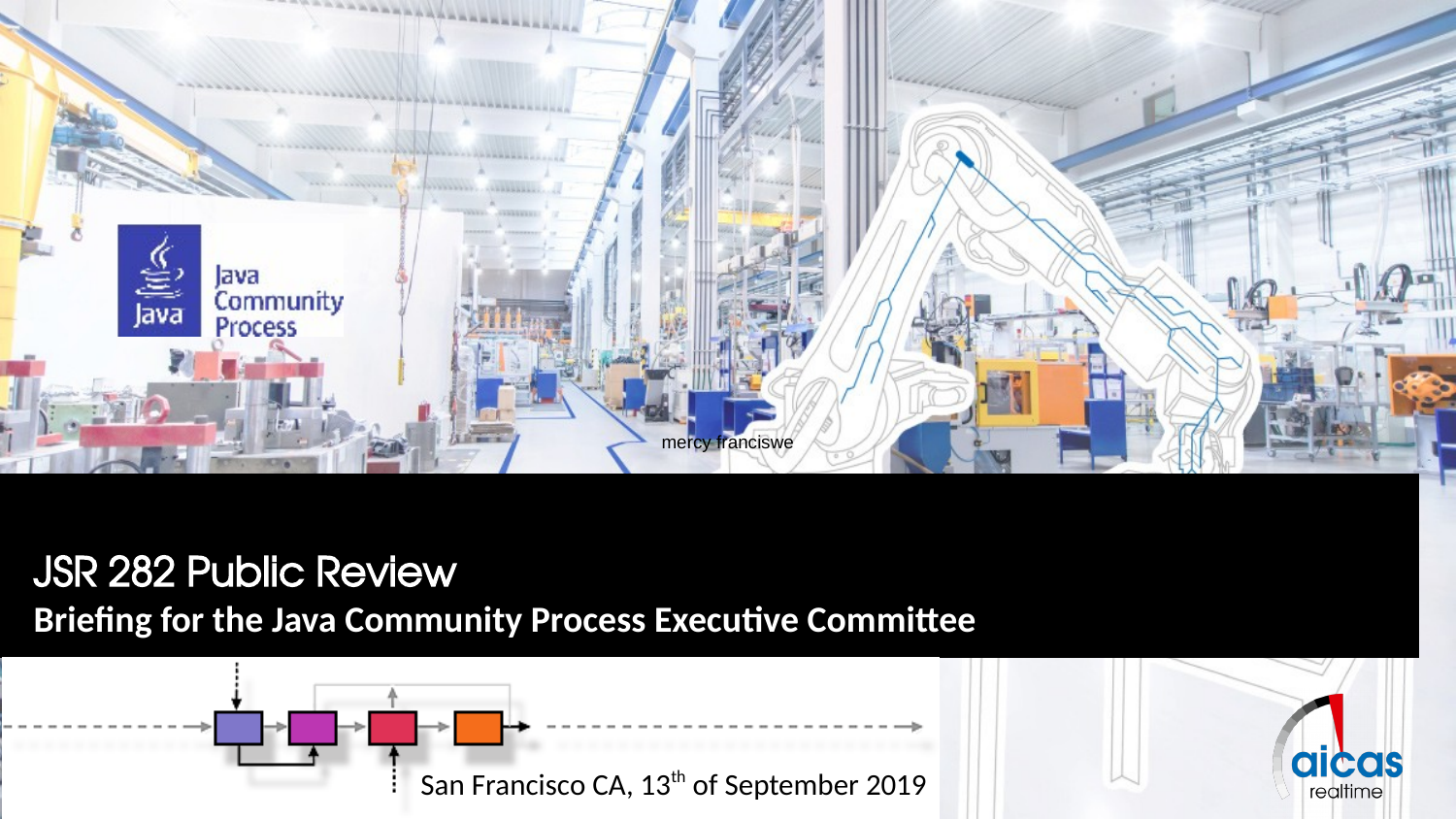## Agenda

- Goals
- Business, Market, Ecosystem Justification
- Background
- History
- Expert Group
- Technical Scope and Features
- Deliverables: Specification, RI, TCK, IP, Other
- Schedule
- Collaboration, Participation, and Transparency
- Questions, discussion, next steps



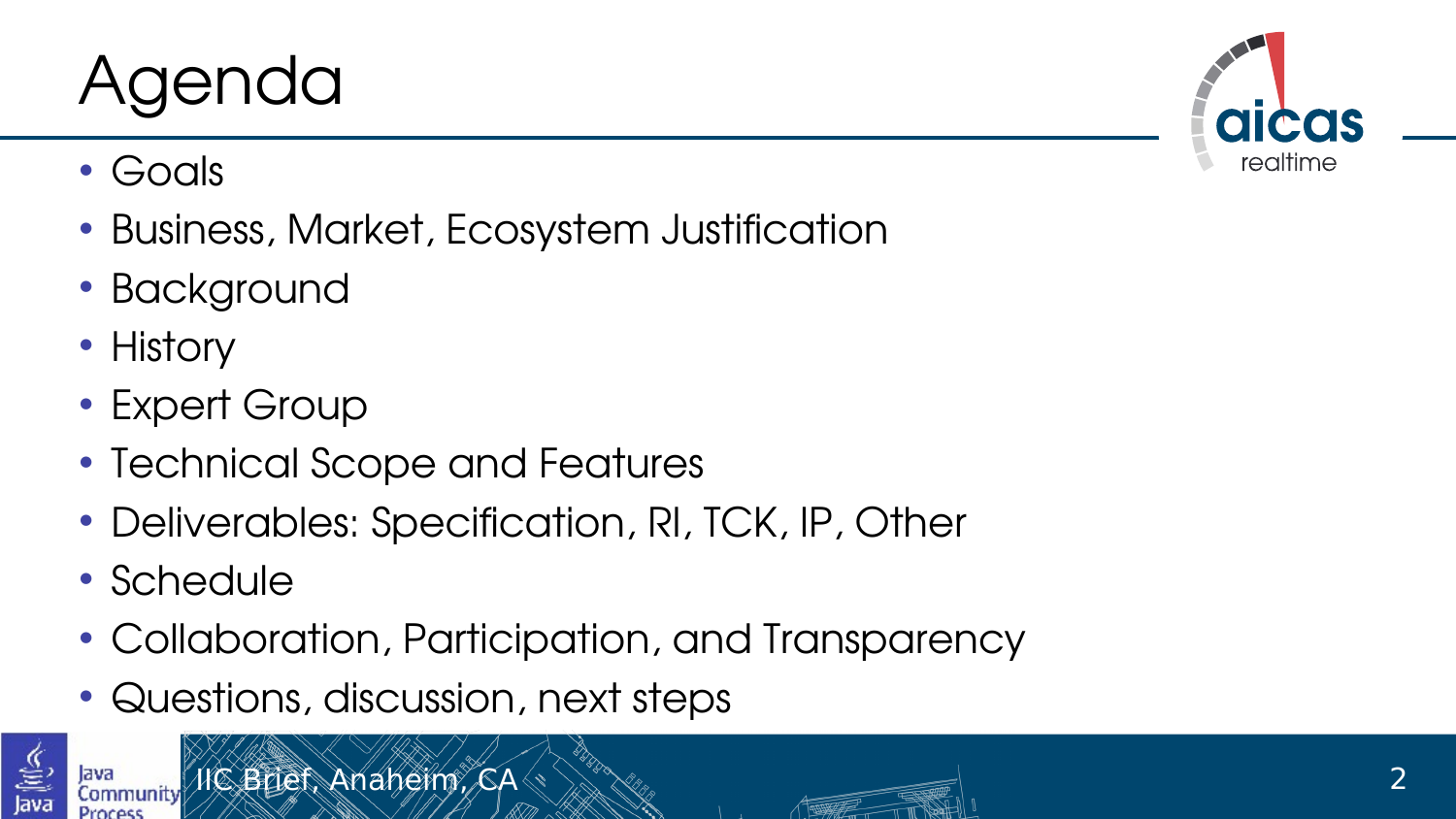



- The original goal was to addresses some of the simpler enhancements that have been requested in the Real-Time Specification for Java (RTSJ) of which 21 where listed explicitly.
- This has lead to a re-evaluation of the specification to clarify ill defined parts of the specification and complete partially defned features such a user defned clocks and happenings.
- Providing better integration with current conventional Java implementations has also become important.



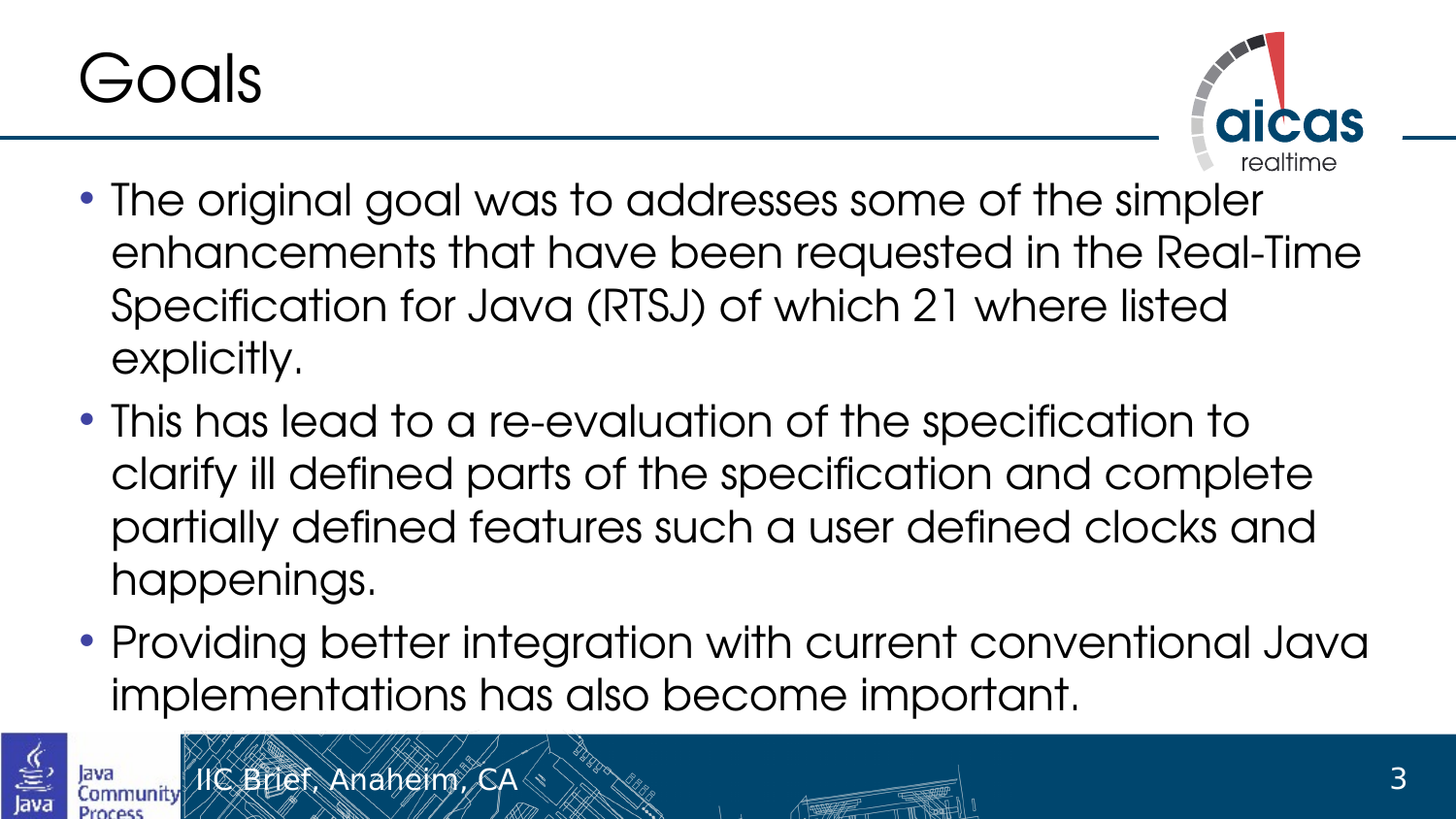## Business, Market, Ecosystem Justification

- The RTSJ extends Java ecosystem into deeply embedded systems, especially where realtime response is required.
- The RTSJ 1.0 was good starting point for using Java for realtime and embedded applications.
- JSR 282 updates the RTSJ to the current state of the art by clarifying its semantics and flling in major gaps.
- This is not a new standard, but a refinement of an existing one based on field experience.
- Required to make further inroads in replacing C and C++ in embedded systems, thus broadening the Java ecosystem.

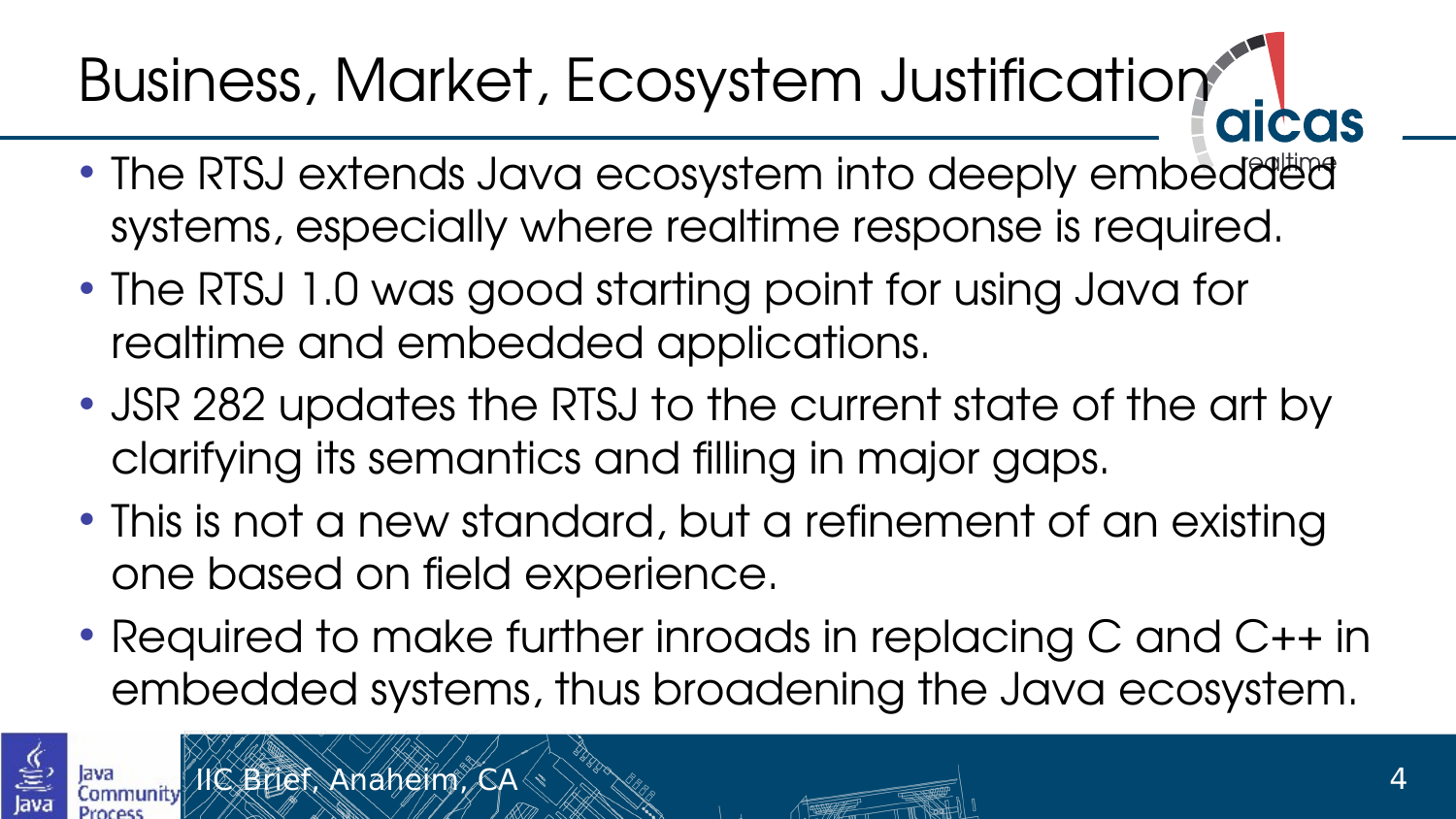



- Update to JSR-1: Real-Time Specification for Java (RTSJ)
- RTSJ refnes Java semantics and adds APIs for realtime
	- no changes to Javac necessary
	- fully compatible with conventional Java Language
- Targets all platforms (was J2ME)
- This is a single JSR platform
- Necessary for extending Java ecosystem into realtime and embedded systems



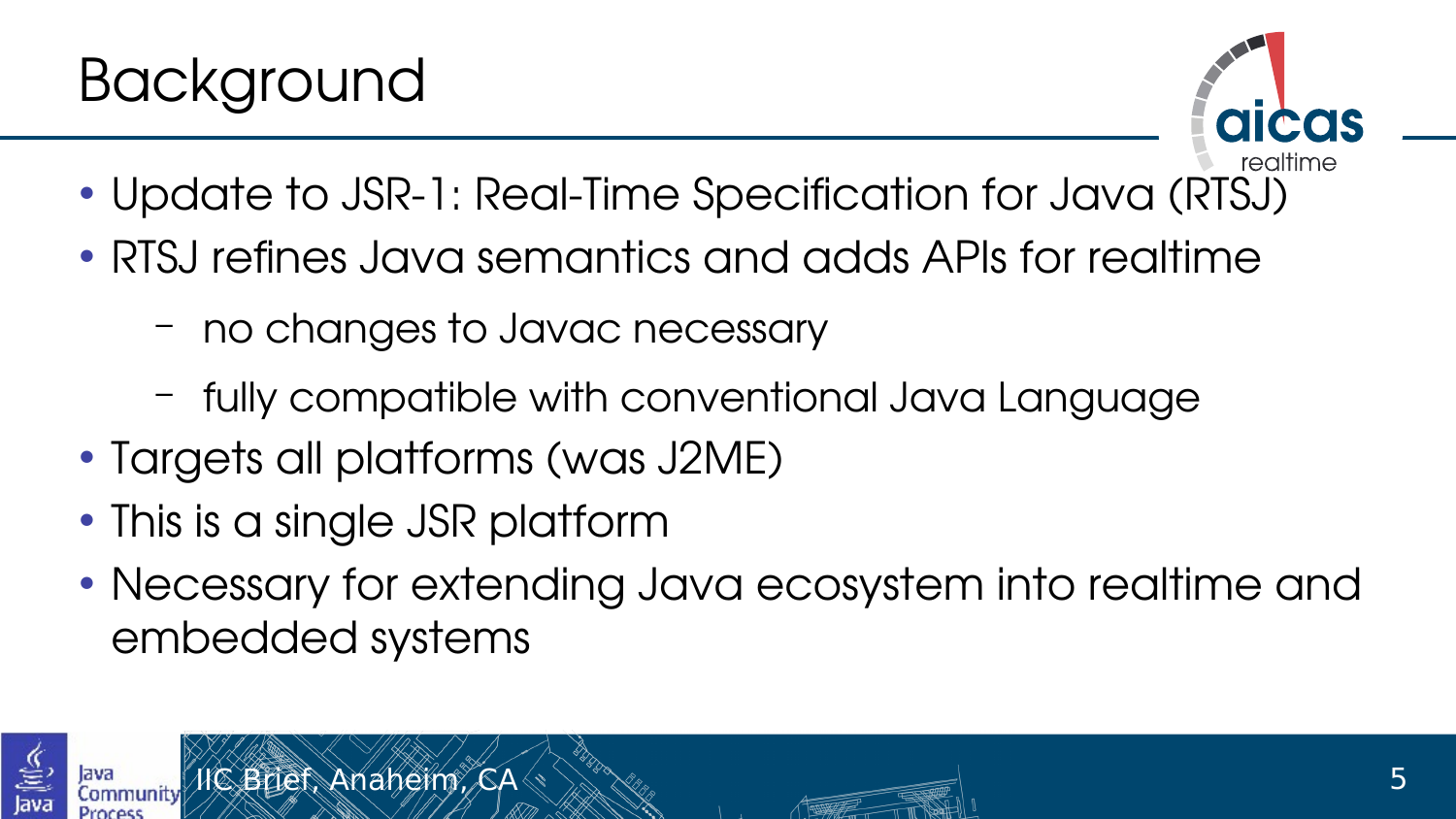



- The RTSJ was completed in December 1998
- JSR 282 was approved in August 2005
- Early Draft Review Q2 2009
- Peter Dibble left TimeSys in May 2010
- aicas became specification lead in October 2012
- IP transfer from TimeSys in August 2014
- Second Early Draft Review Q4 2014
- Third Early Draft Review Q1 2017
- Fourth Early Draft Review Q2 2018

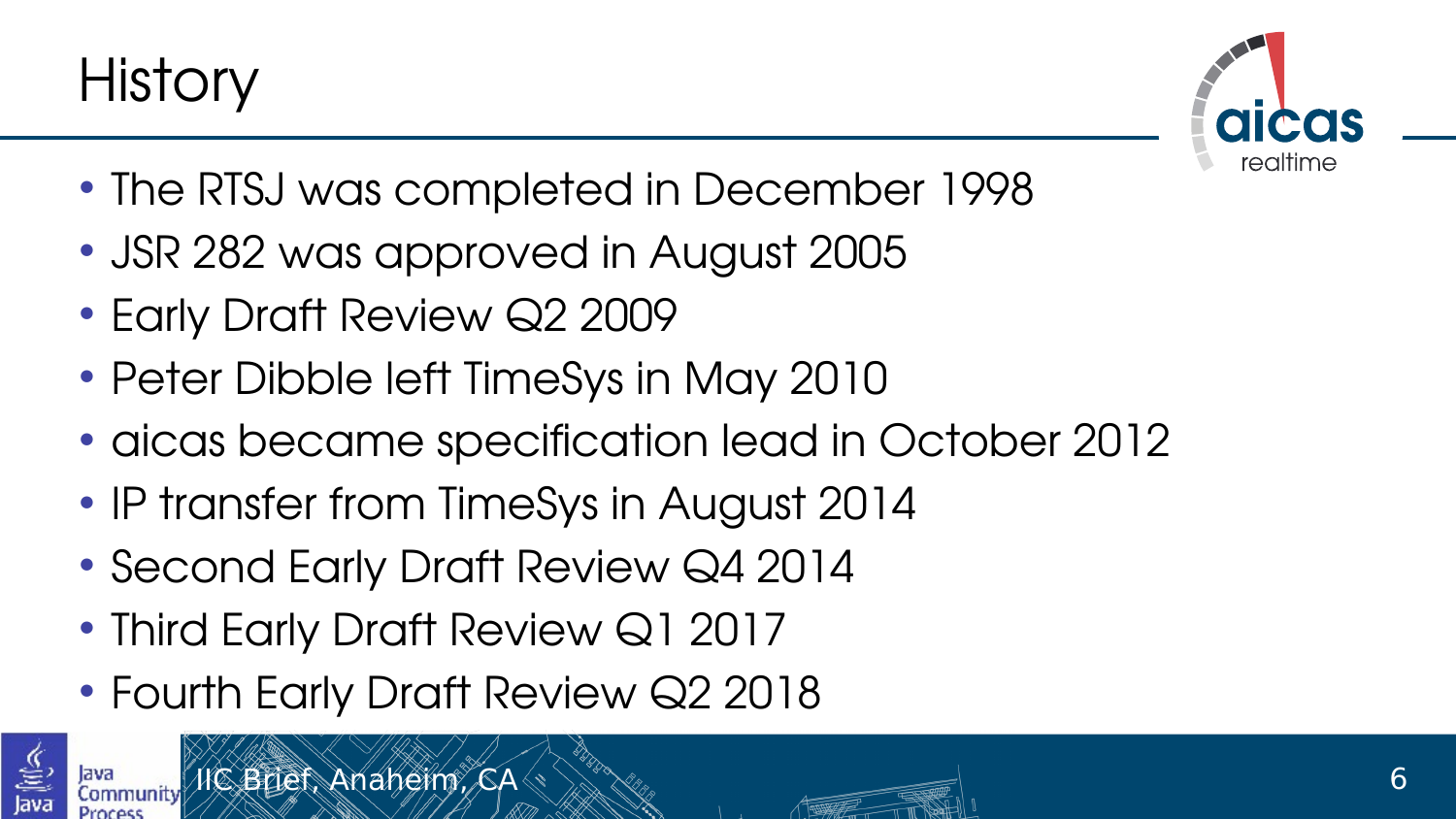

- The EG consists of the following members:
	- Industrial: aicas, IBM, Atego, Ethan Blanton
	- Academic: Andy Wellings (realtime system expert)
	- Other Communities: Ben Brosgol (Ade Industrial)
- The EG meets weekly by teleconference
- The EG communicates internally with Webex, e-mail, Daft postings, and an SVN repository



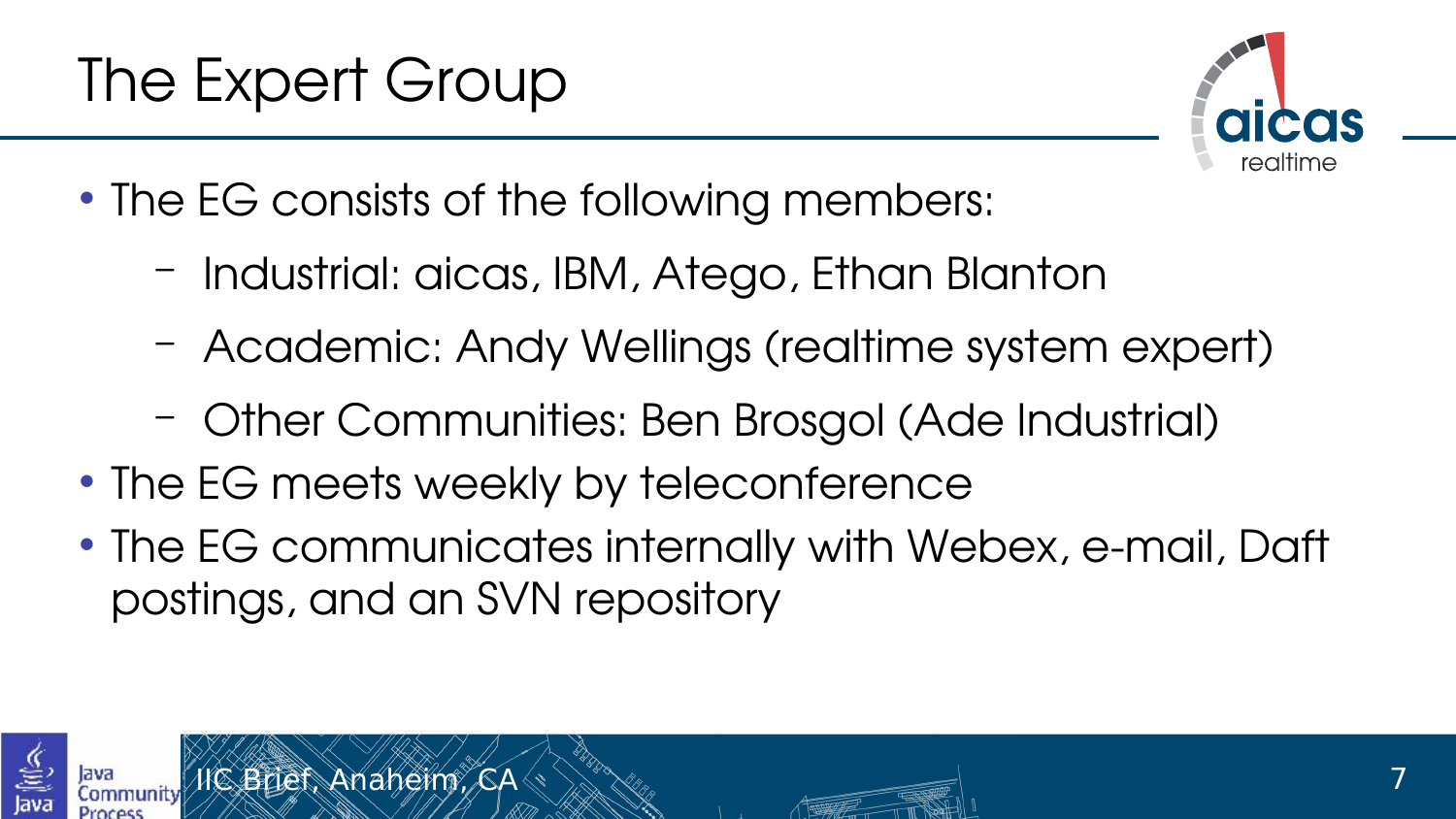# Inhibitors of Realtime Response



- Garbage Collection
	- Convention GC can interrupt high priority tasks
- Just-In-time Compilation
	- Only fast after compilation, maybe
- Scheduling
	- Undefned; de facto fair; no real task priorization; just niceness
- Synchronization
	- Low priority task can block a higher priority task (priority inversion)



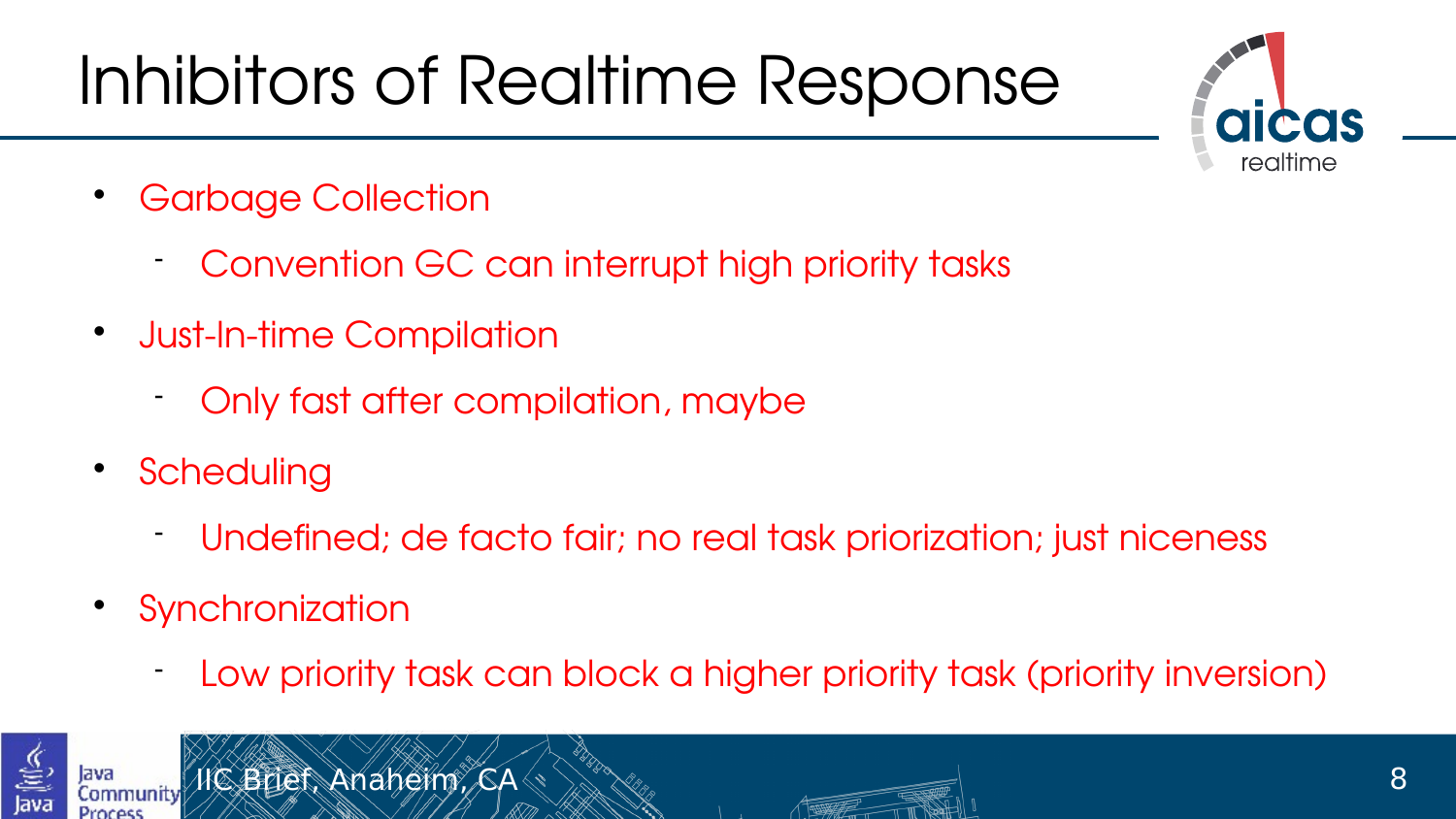# Realtime Refnements and APIs



- Garbage Collection
	- Deterministic GC
	- Memory Areas
- Static Compilation
	- Fast every time, but changes deployment model
- Scheduling
	- FIFO
	- Round Robin Scheduling
- Synchronization
	- Priority inheritance
	- Priority ceiling emulation

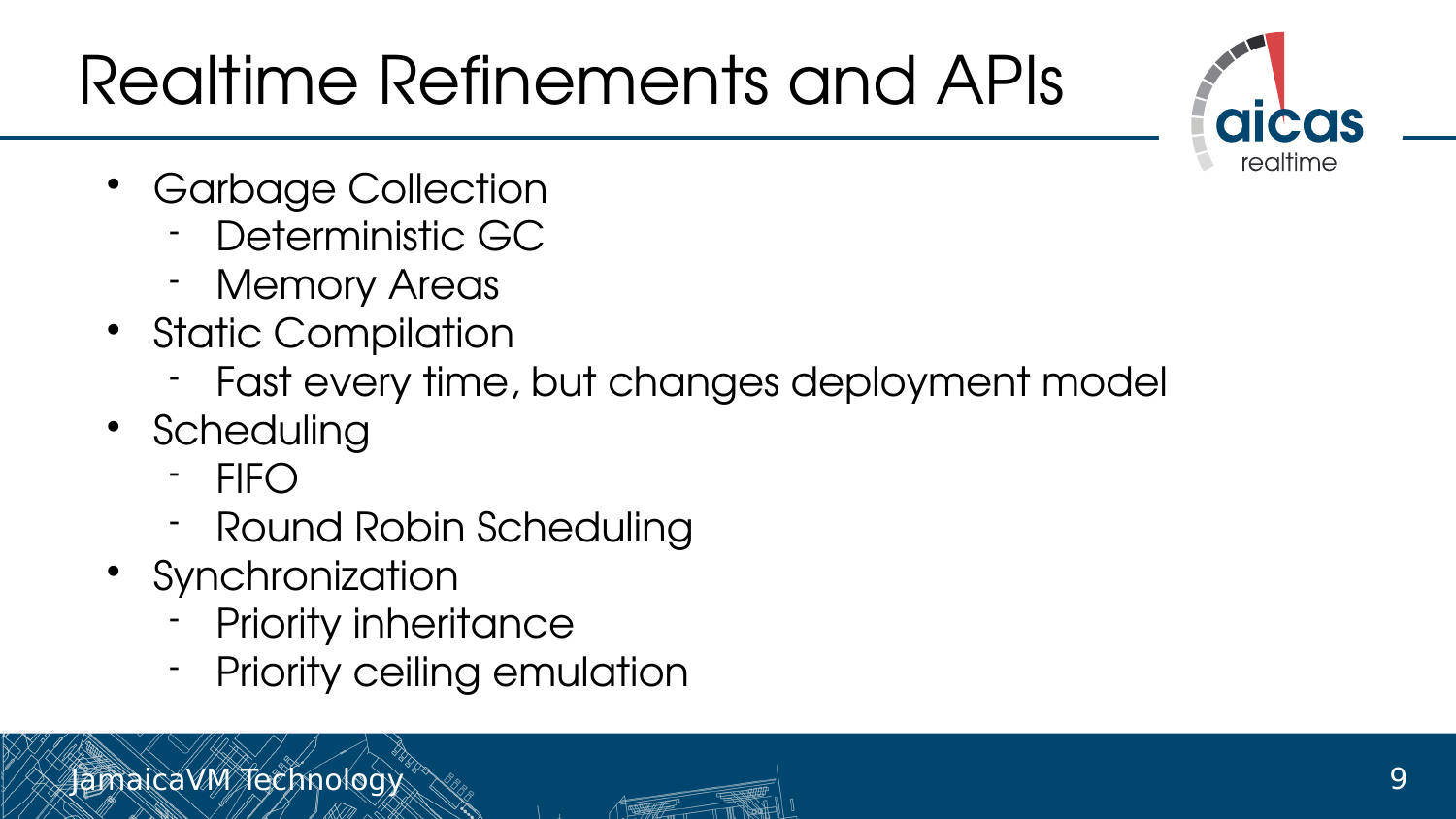## RTSJ 2.0 Features

- Base Module
	- Realtime Threads
	- Events & Handlers
		- Timers
	- Priority Inversion Avoidance
	- Monolithic and World Clocks
	- Base Memory Areas
	- **Schedulers**
	- **CPU Affinity**
- Device Access
	- Happenings & ISR
	- Raw Memory
	- DMA Support
- Alternate Memory Areas
- Resource Enforcement
- $\cdot$  POSIX
- CONTROL
	- ATC & Abort

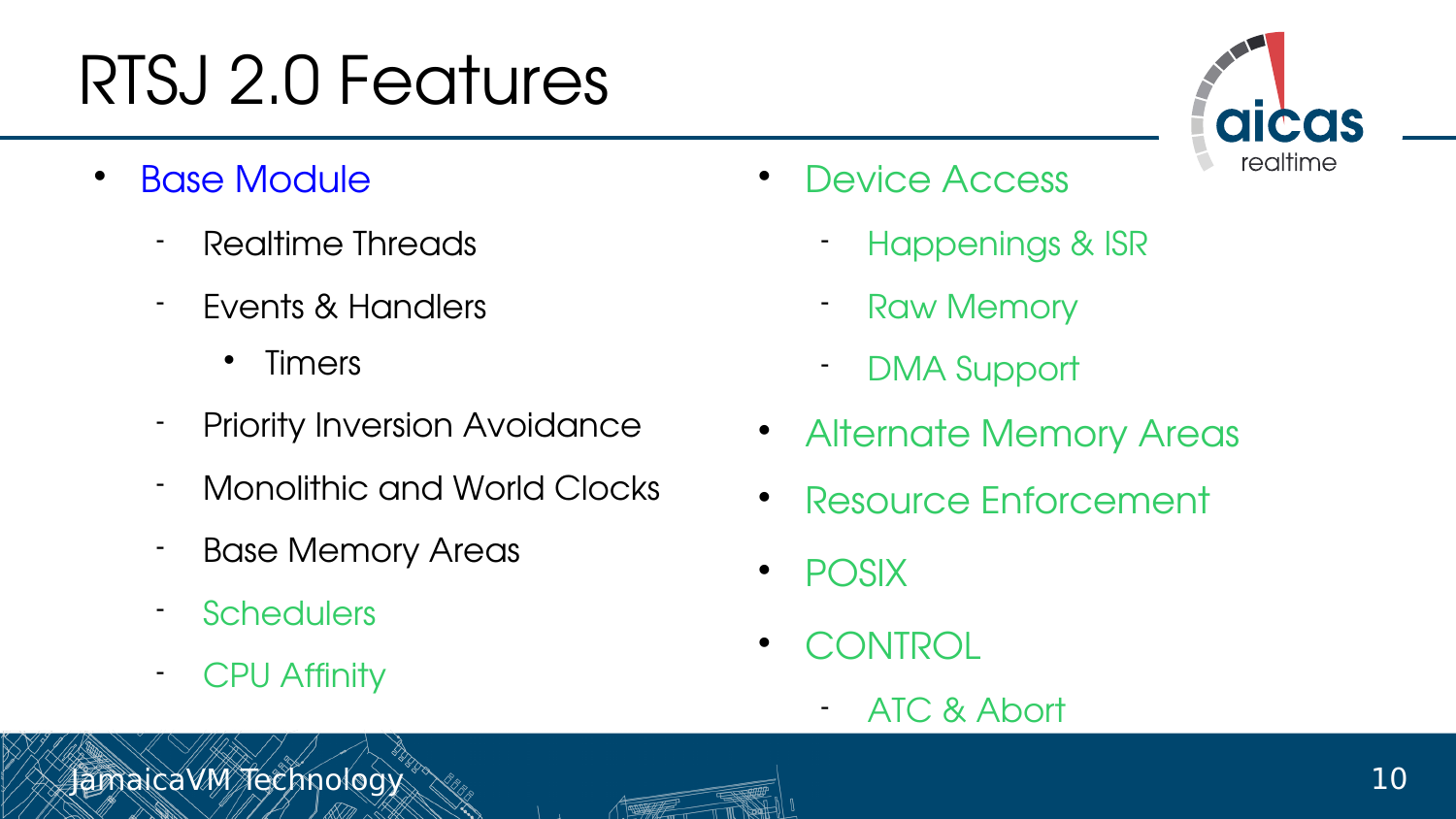## Examples



- Industrial Applications
	- Spül mattress fabrication
	- Schlafhost dynamic thread repair in weaving
- Automotive
	- Perrone Robotics autonomous driving
	- FCA remote monitoring
- Frameworks
	- Resource enforcement in OSGi

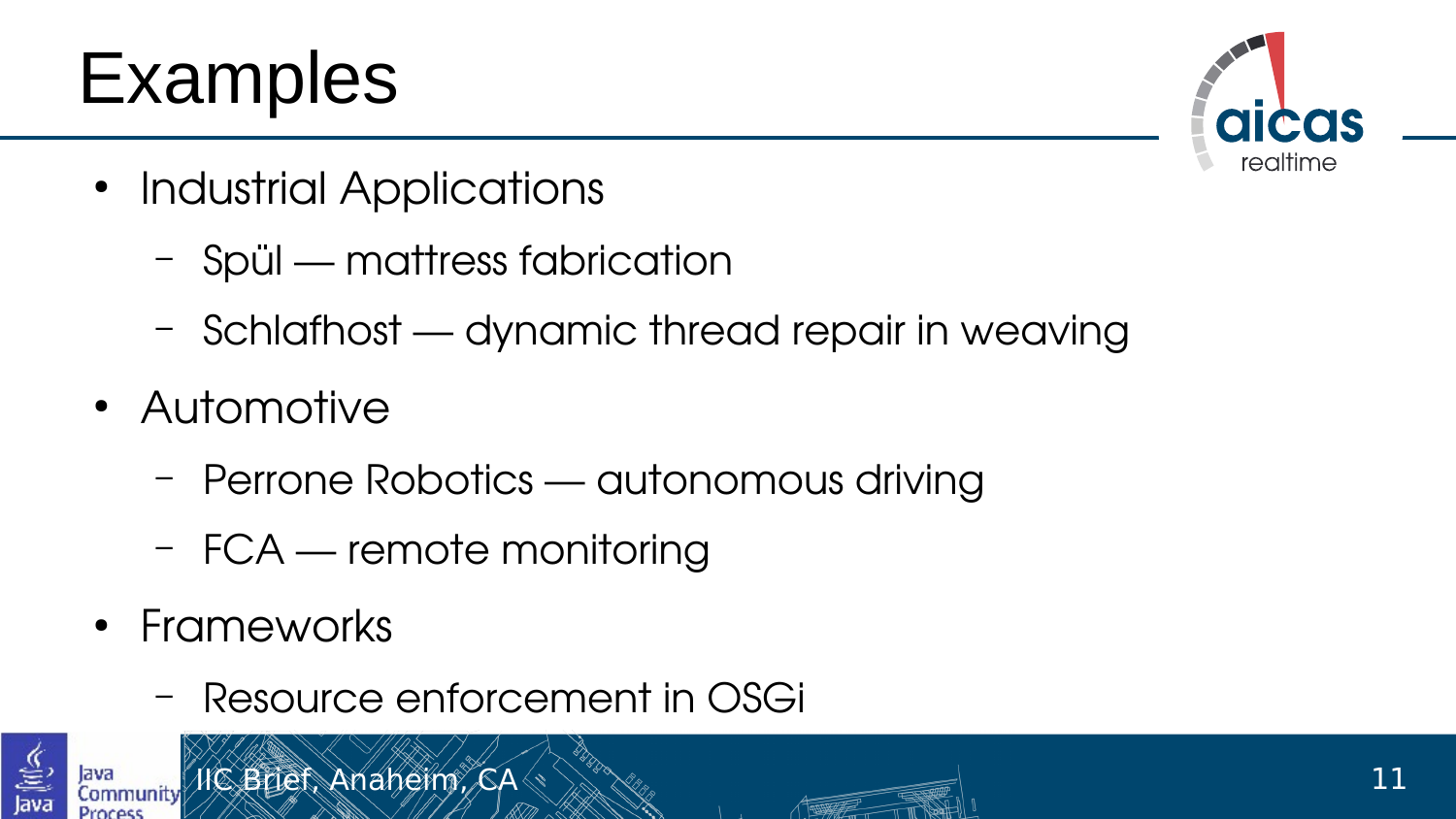#### Intellectual Property



- License fulfills JCP requirements
	- Nondiscriminatory License for RI and TCK
	- checked by JCP Legal
- Contributor Agreement similar to that of OpenJDK
- The collaboration tools are free to use as EG member
	- Webex guest
	- open source tools
- All IP belongs to Spec Lead

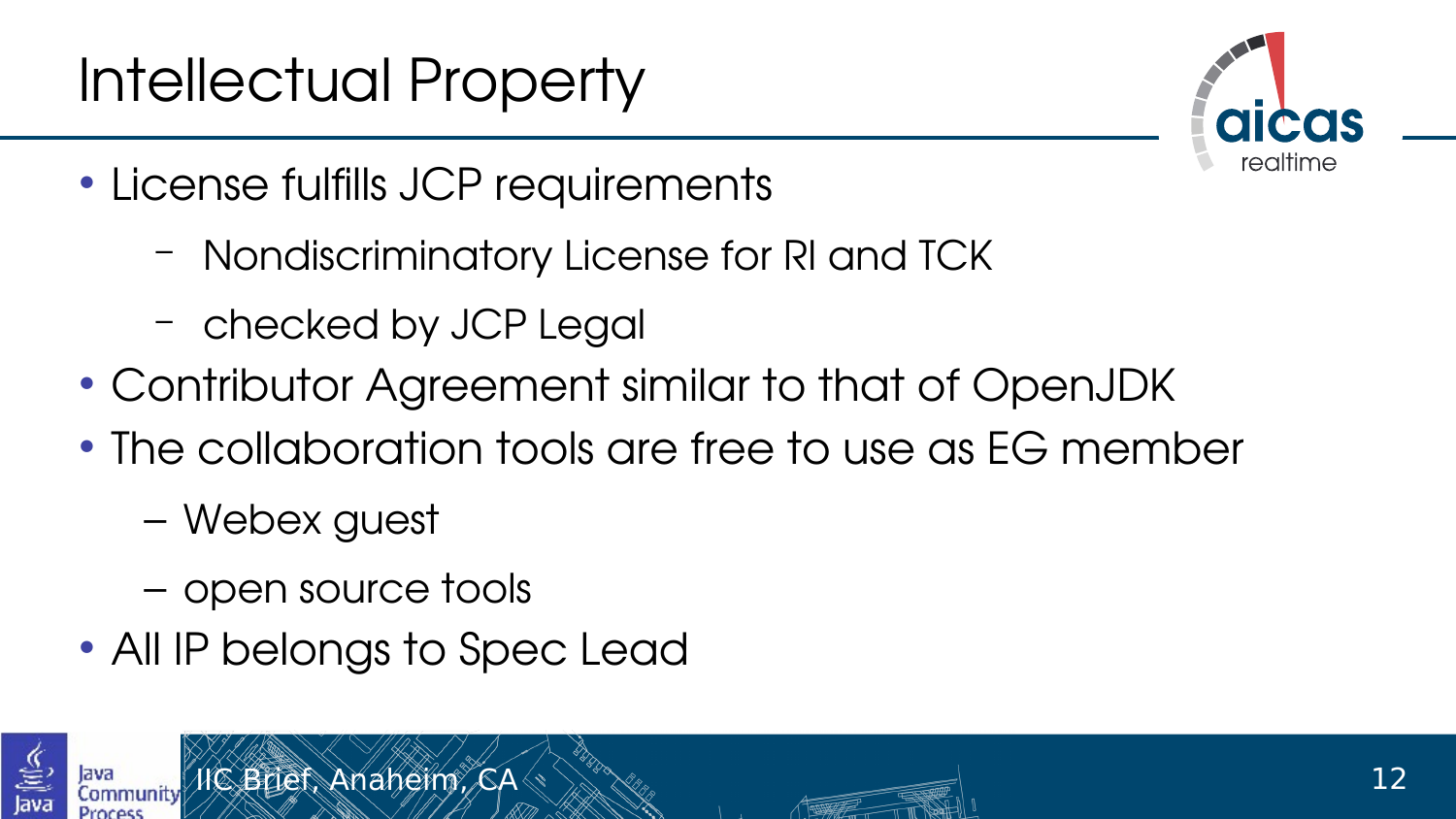



- The TCK is an extension to the RTSJ TCK and is being developed by the EG
- TimeSys had published an RI
- aicas is developing a new RI

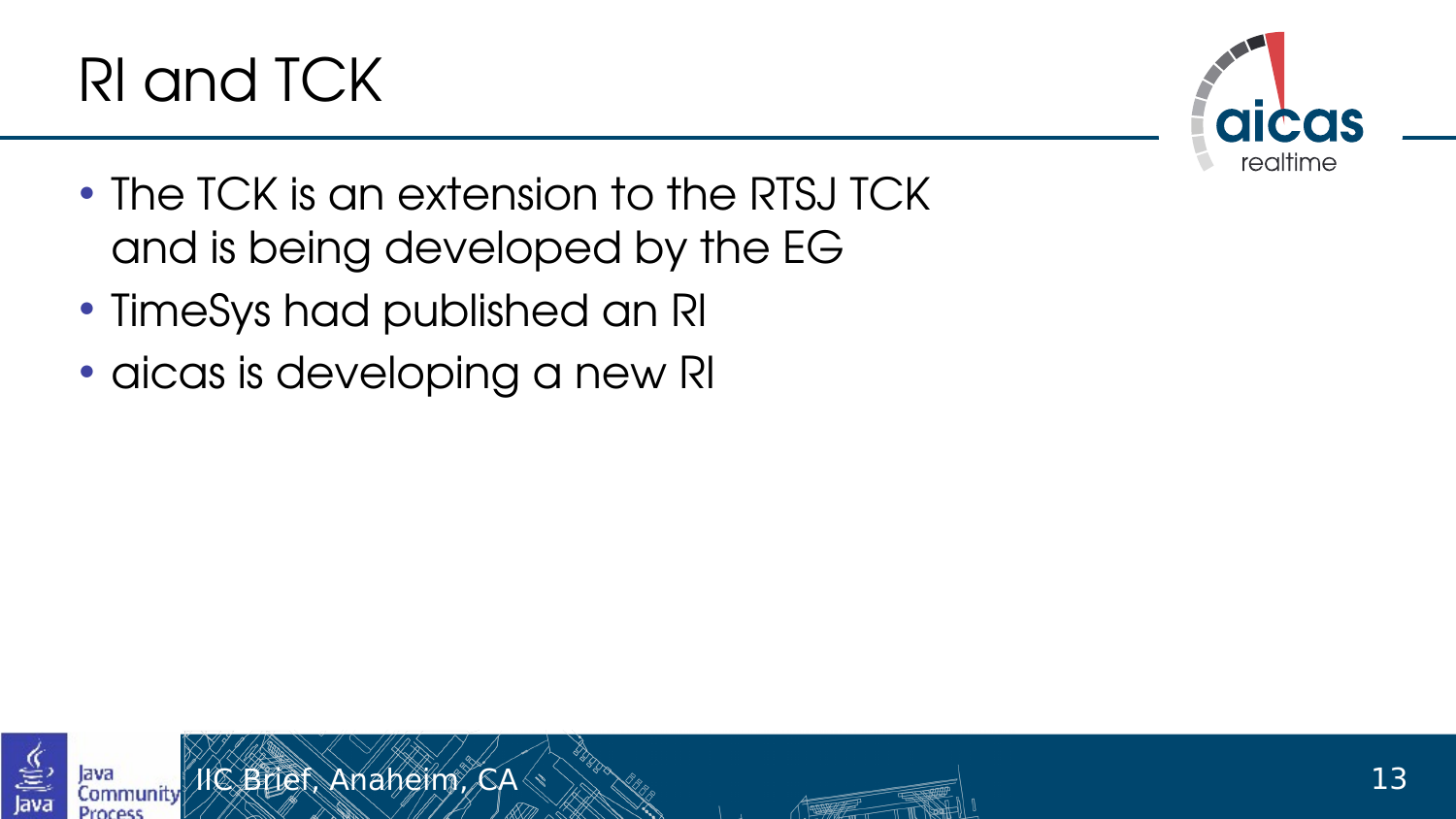#### Other deliverables



- The Specification is more than just the JavaDocs:
	- Semantics and
	- Rationale (including some examples)
- EG will work to provide freely available
	- user's guide,
	- compatibility library (for development)
	- sample code, and
	- $-$  FAQ



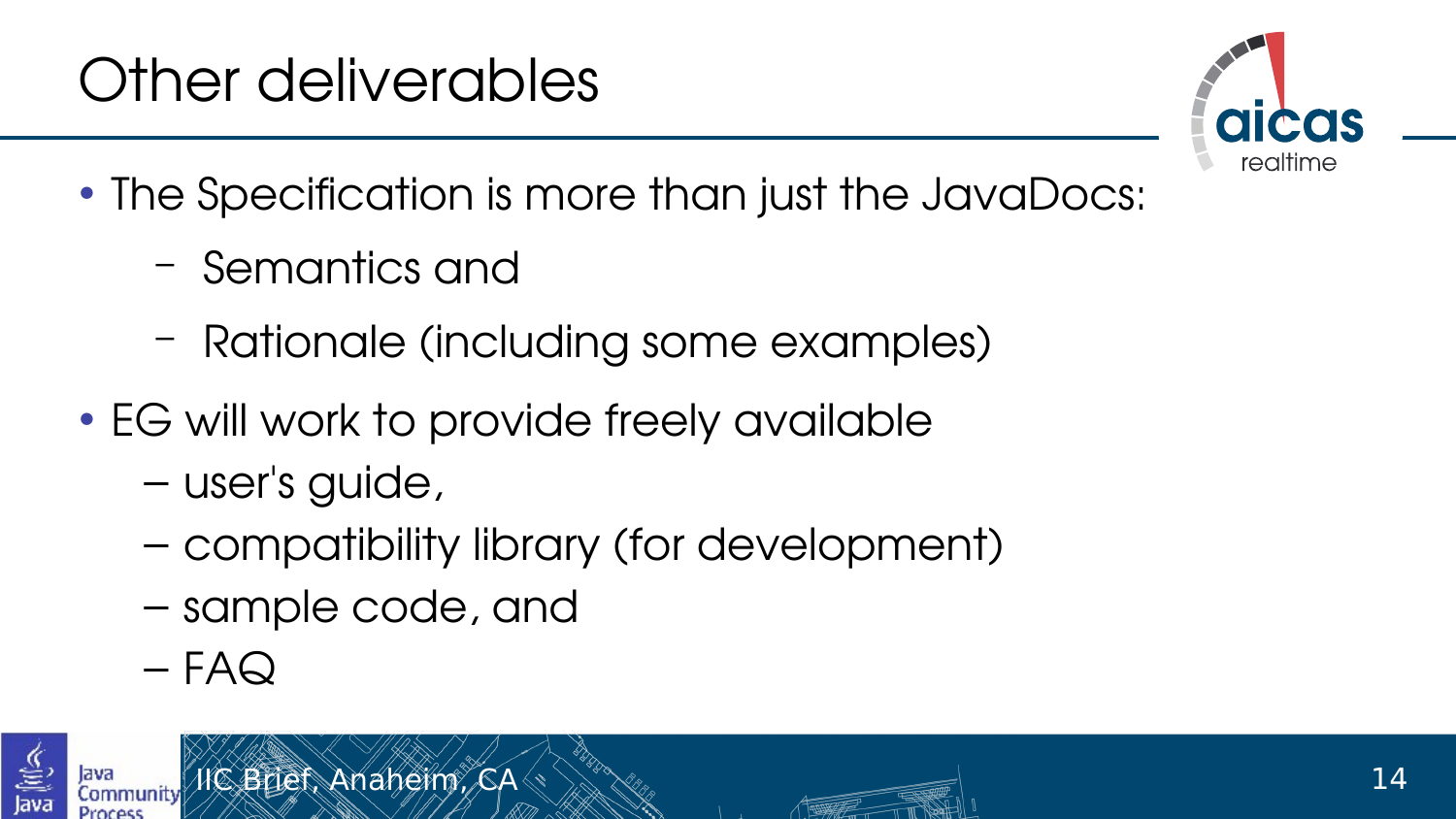



| <b>Public Review Start</b> | September 2019 |
|----------------------------|----------------|
| <b>Public Review End</b>   | October 2019   |
| <b>RI Core Modules</b>     | February 2020  |
| Complete RI and TCK        | August 2020    |
| <b>Final Release</b>       | September 2020 |



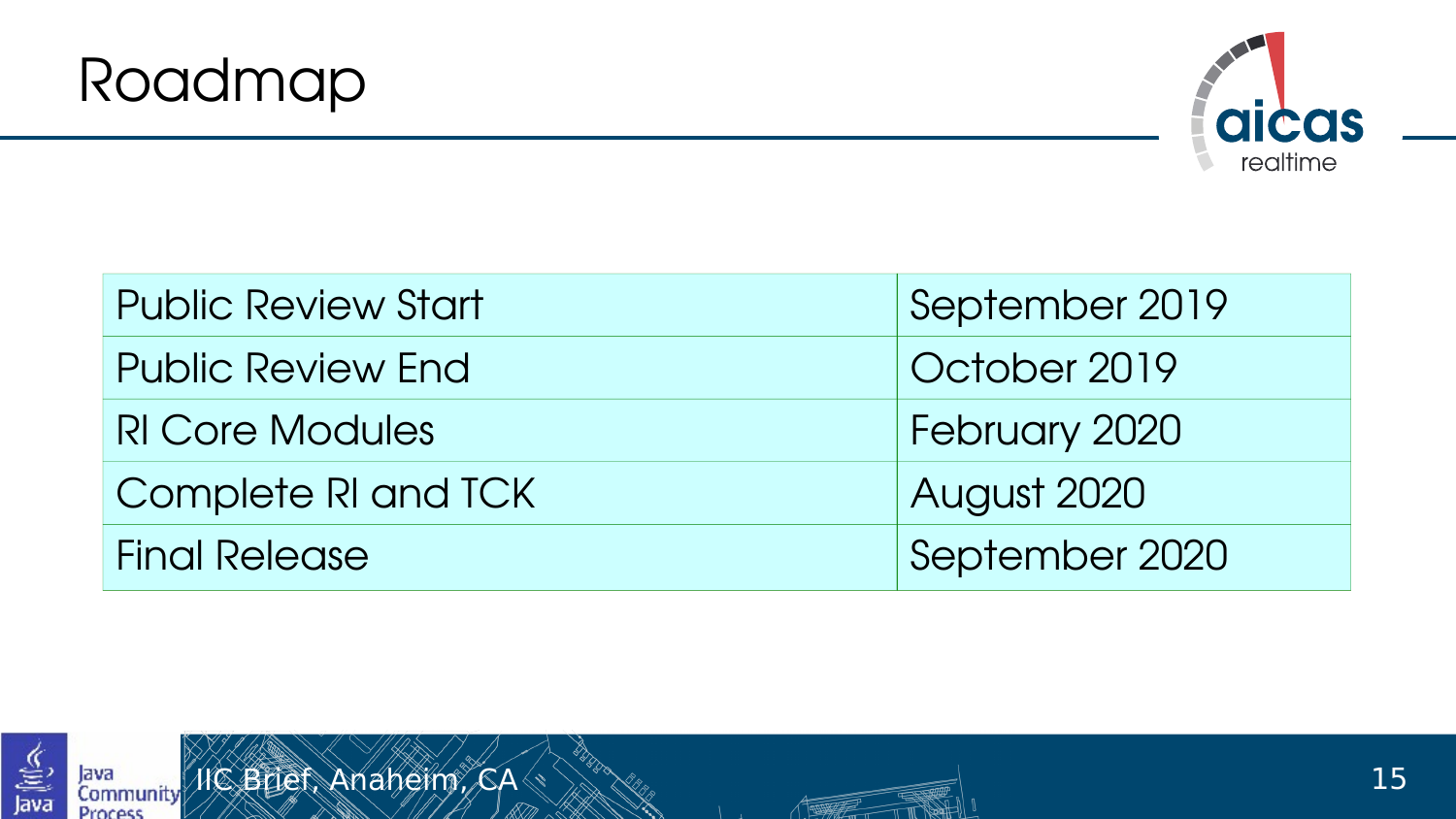Collaboration with other community groups



- Collaborating with JSR-302
	- Ensure maximal compatibility
	- Issues and changes worked with JSR-302
	- Small changes to support JSR-302 on RTSJ 2.0
	- Two EG members are also JSR-302 members
- OSGi Alliance
	- Realtime version of OSGi
	- Resource Enforcement

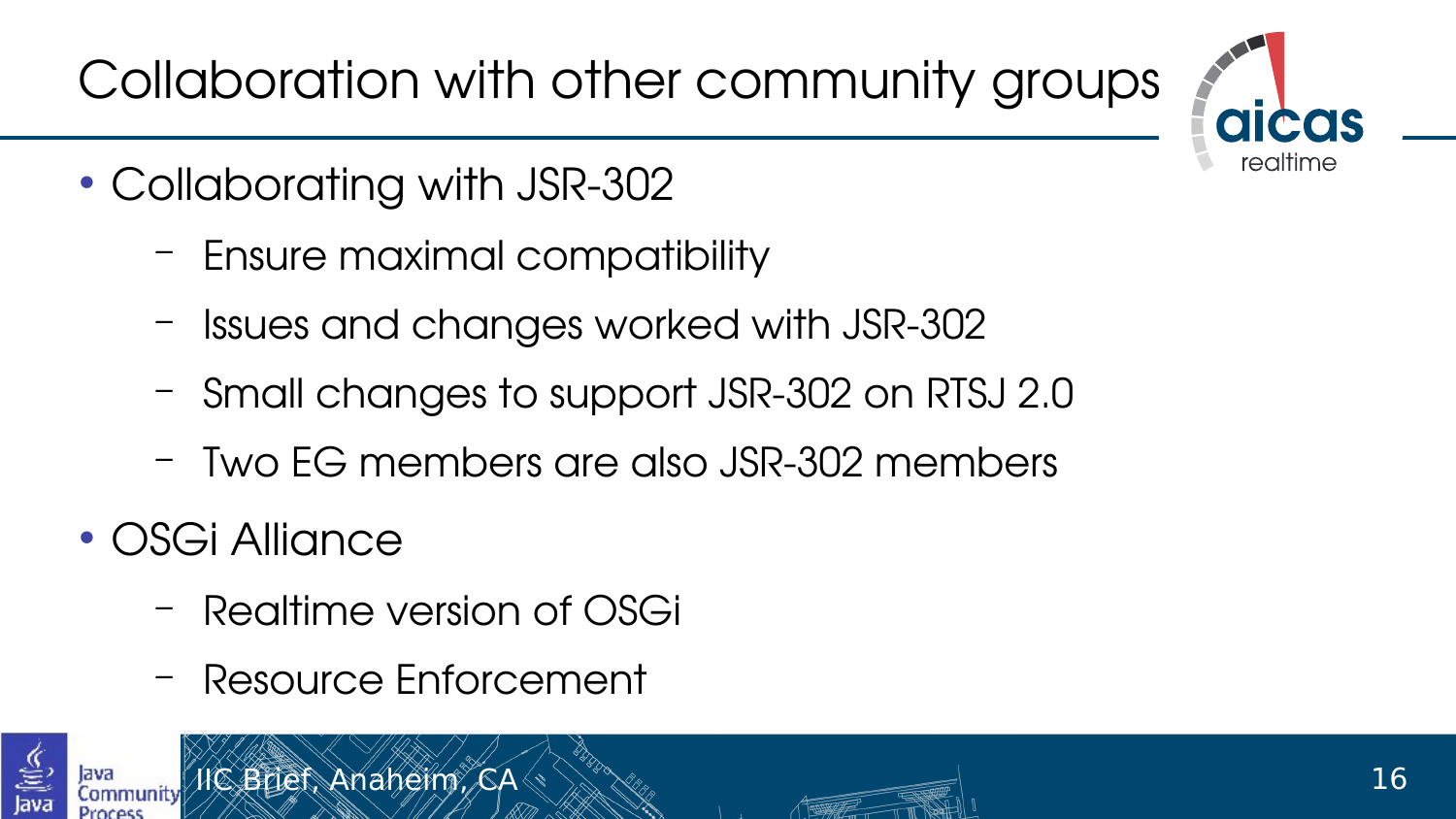#### Mailing List and Forums



- Mailing list: jsr282-feedback@aicas.com
- Twitter: @realtimejava #RTSJ
- Discussion: https://www.linkedin.com/groups/8147216/